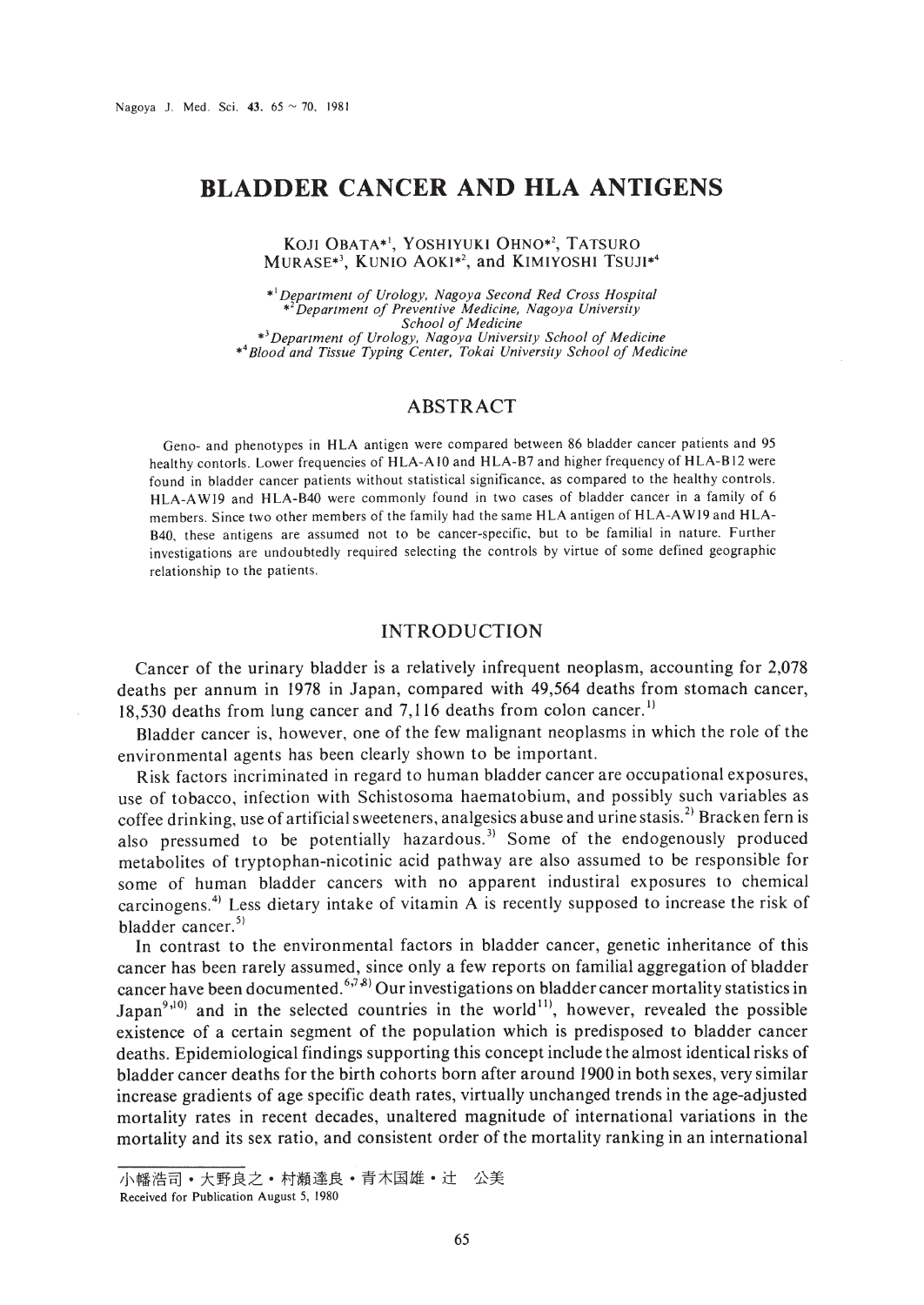comparison. It is accordingly of significance as a further step of the investigation to identify a segment of the population which is predisposed to succumb to bladder cancer. One of the most promising approaches to the host predisposition is currently believed to be the evaluation of HLA system.

With this epidemiological background in mind, this paper is prepared to present the preliminary results of our analysis on HLA antigens for bladder cancer patients observed in Nagoya, Japan.

## MATERIALS AND METHODS

HLA-typing was carried out at the Blood and Tissue Typing Center, Tokai University for the blood samples obtained from 84 bladder cancer patients diagnosed at four major hospitals in Nagoya for the period of October 1977–May 1978. A family of 6 members, which includes two bladder cancer patients, was also analysed for HLA antigens.

Serotypes of95 healthy subjects served as the controls, and were typed at the above center for the same period of 8 months.

The procedures of HLA-typing were reported in detail elsewhere.<sup>12)</sup>

HLA antigens determined are as follows.

HLA-A: AI, A2, A3, A9, AW23, AW24, AIO, A25, A26, All, A28, A29, AWI9, AW30, AW31, AW32, AW33, AW34, and AW36

HLA-B: B5, BW51, BW52, B7, B8, B12, B13, B14, B15, BW16, BW17, BW22, BW35, B37, B40, BW40.1, BW40.2, BW48, and BW54

Among HLA-A antigens, A9, AW23 and AW24 are inclusively grouped as 'A9', AIO, AW25, and AW26 as 'A10', and A19, AW30, AW31, AW32 and AW33 as 'AWI9'. Among HLA-B antigens, B5, BW51 and BW52 are grouped as 'B5', BW22 and BW54 as 'BW22', and B40, BW40.1, BW40.2 and BW48 as 'B40'.

Phenotype (PF), genotype (GF) and standard error (SE) are calculated by the following formulas.

$$
PF = \frac{\text{each gene frequency}}{\text{total gene frequency}} \times 100
$$

$$
GF = (1 - \sqrt{1 - \frac{PF}{100}}) \times 100
$$
  

$$
SE = \frac{\sqrt{\text{total gene frequency} \times \frac{PF}{100}}}{2 \times \text{total gene frequency}} \times 100
$$

The overall differences in geno- and phenotype frequency between bladder cancer patients and controls are examined by chi-square test with Yate's correction; statistical significance being determined by the corrected p-value.<sup>13)</sup>

#### RESULTS

Table 1 and 2 detail the percentage frequency of pheno-and genotypes and standard errors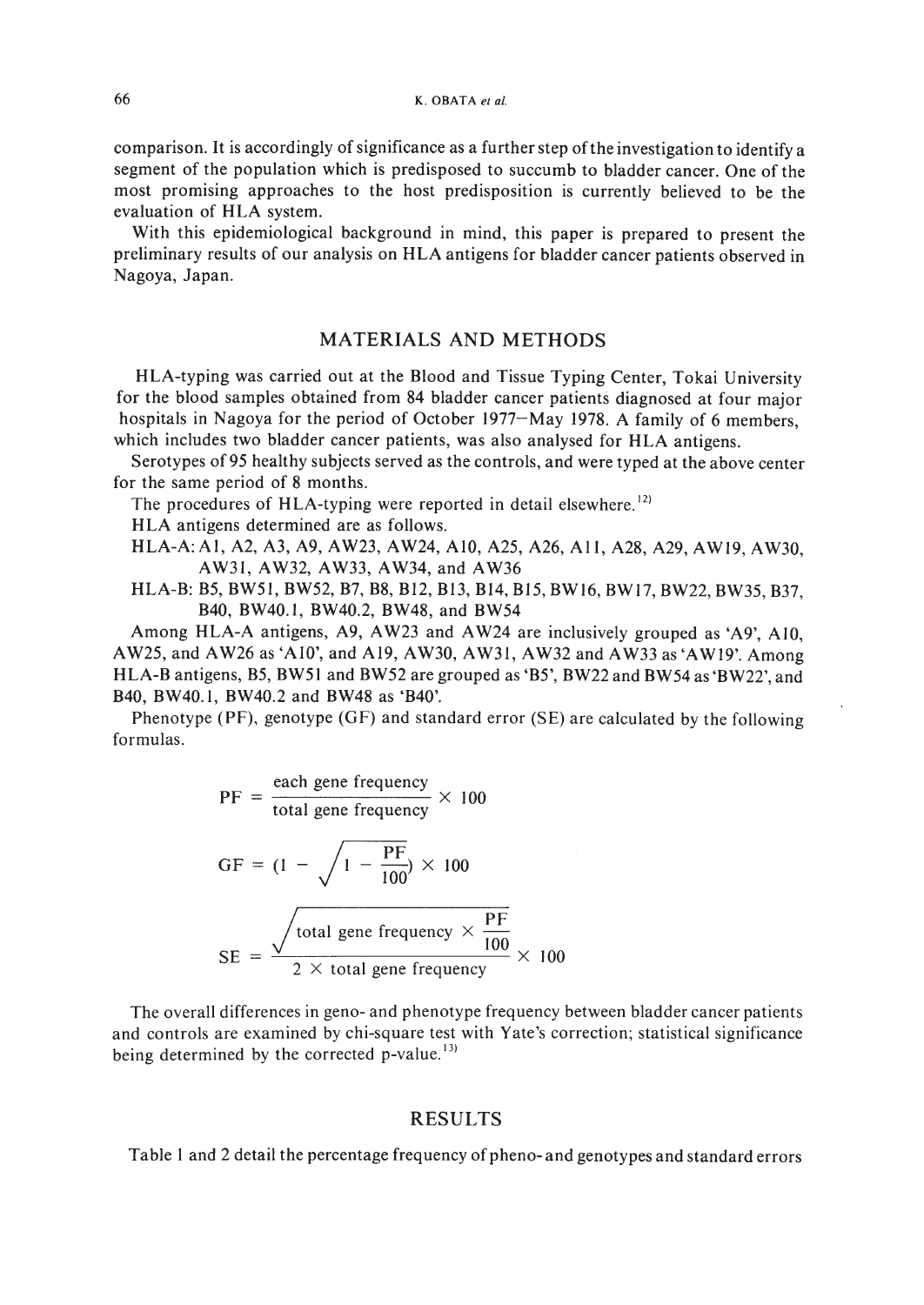| Antigen        | Bladder Cancer ( $N = 86$ ) |           |           | Controls $(N = 95)$               |                                     |                  |
|----------------|-----------------------------|-----------|-----------|-----------------------------------|-------------------------------------|------------------|
|                | $PF\%$                      | $GF_{\%}$ | $SE_{\%}$ | $\text{PF}_{\mathcal{O}_{\!\!O}}$ | $GF_{\mathcal{O}_{\!\!\mathbb{C}}}$ | $\text{SE}_{\%}$ |
| AI             | 3.5                         | 1.8       | 1.0       | 1.1                               | 0.6                                 | 0.5              |
| A2             | 37.2                        | 20.8      | 3.2       | 46.3                              | 26.7                                | 3.5              |
| A <sub>3</sub> | 0.0                         | 0.0       | 0.0       | 0.0                               | 0.0                                 | 0.0              |
| A <sub>9</sub> | 62.8                        | 39.6      | 4.2       | 48.4                              | 28.2                                | 3.6              |
| A10            | 12.8                        | 6.6       | 1.9       | 29.8                              | 16.0                                | 2.8              |
| A11            | 16.3                        | 8.5       | 2.2       | 15.8                              | 8.2                                 | 2.0              |
| A28            | 0.0                         | 0.0       | 0.0       | 0.0                               | 0.0                                 | 0.0              |
| A29            | 0.0                         | 0.0       | 0.0       | 0.0                               | 0.0                                 | 0.0              |
| AW19           | 18.6                        | 9.8       | 2.3       | 27.4                              | 14.8                                | 2.7              |
| AW34           | 0.0                         | 0.0       | 0.0       | 0.0                               | 0.0                                 | 0.0              |
| AW36           | 0.0                         | 0.0       | 0.0       | 0.0                               | 0.0                                 | 0.0              |
| AW43           | 0.0                         | 0.0       | 0.0       | 0.0                               | 0.0                                 | 0.0              |
| Blank          | 48.6                        | 28.4      | 3.8       | 31.6                              | 17.3                                | 2.9              |

Table I. HLA-A: Phenotype and Gene Frequencies in Bladder Cancer

Table 2. HLA-B: Phenotype and Gene Frequencies in Bladder Cancer

| Antigen     | Bladder Cancer $(N = 86)$ |                               |           | Controls $(N = 95)$ |                                           |                  |
|-------------|---------------------------|-------------------------------|-----------|---------------------|-------------------------------------------|------------------|
|             | $PF\%$                    | $\mathrm{GF}_{\mathcal{G}_0}$ | $SE_{\%}$ | $PF\%$              | $\mathrm{GF}_{\widetilde{\mathcal{V}}_0}$ | $\text{SE}_{\%}$ |
| <b>B5</b>   | 33.7                      | 18.6                          | 3.1       | 34.7                | 19.2                                      | 3.0              |
| B7          | 4.7                       | 2.4                           | 1.2       | 10.5                | 5.4                                       | 1.7              |
| <b>B12</b>  | 26.7                      | 14.4                          | 2.8       | 15.8                | 8.2                                       | 2.0              |
| <b>B13</b>  | 3.5                       | 1.8                           | 1.0       | 1.1                 | 0.6                                       | 0.5              |
| <b>B15</b>  | 14.0                      | 7.3                           | 2.0       | 21.1                | 11.2                                      | 2.3              |
| <b>BW16</b> | 4.7                       | 2.4                           | 1.2       | 8.4                 | 4.3                                       | 1.5              |
| <b>B17</b>  | 1.2                       | 0.6                           | 0.6       | 0.0                 | 0.0                                       | 0.0              |
| <b>BW22</b> | 27.9                      | 15.1                          | 2.8       | 18.9                | 9.5                                       | 2.2              |
| <b>BW35</b> | 12.8                      | 6.6                           | 1.9       | 17.8                | 9.3                                       | 2.2              |
| <b>B37</b>  | 3.5                       | 1.8                           | 1.0       | 1.1                 | 0.6                                       | 0.5              |
| <b>B40</b>  | 36.0                      | 20.0                          | 3.2       | 47.4                | 27.5                                      | 3.5              |
| Blank       | 31.4                      | 17.2                          | 3.0       | 23.2                | 12.4                                      | 2.5              |

for 86 patients and 95 controls. Among HLA-A antigens, the frequency of A10 was 12.8% and 29.8% in bladder cancer patients and the controls, respectively; the difference being significant at a probability of less than  $p = 0.01$ , but being determined not significant by the corrected p-value. Among HLA-B antignes, Bl2 was found in 26.7% of the patients and 15.8% of the controls, and B7 in 4.7% and 10.5%, correspondingly. The differences were, however, below the significance level of  $p = 0.05$ . The overall differences in the frequency distribution of HLA-A and HLA-B antigens between the patients and the controls were determined not to be significant by chi-square test with Yate's correction.

Figure I shows the HLA-genotypes of 6 members in Y's family. Two members with bladder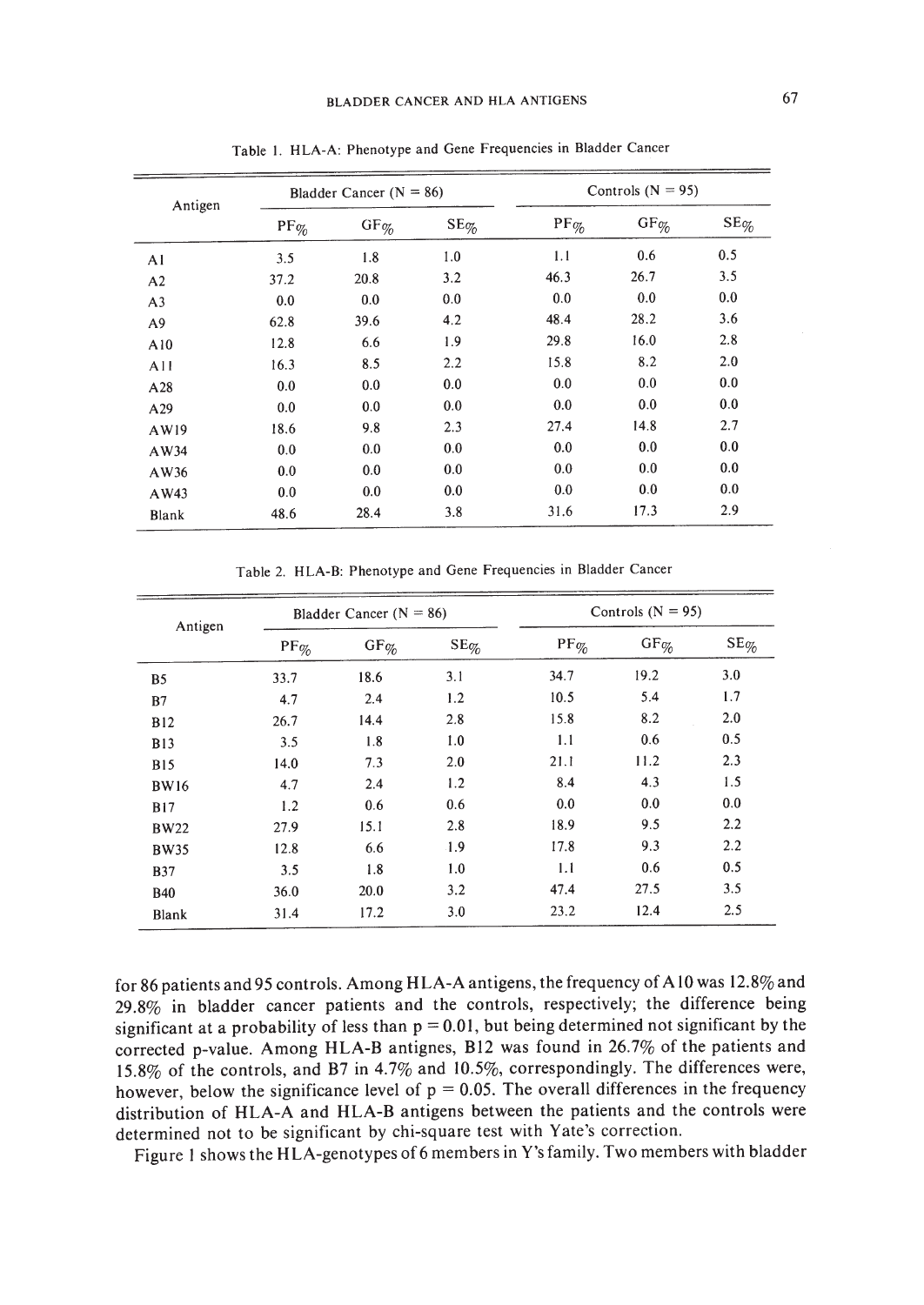

Figure I. HLA Genotype in Y's Family

cancer (KI.Y and KE.Y) had HLA-AW 19 and HLA-B40. Two other members of the family (Mo.Y and Yo.Y)also had the same genotype of AWI9 and B40. From this observation in Y's family, HLA-AWI9 and B40 are assumed not to be cancer-specific, but to be familial in nature.

# DISCUSSION

Incidence of bladder cancer is comparatively high in Western countries and low in Japan  $14,15$ , though the magnitude of international variation in incidence and mortality is not so large, as compared to that of cancers of such sites as the esophagus, lung, stomach and  $\text{colon}^{16,17}$ . Ethnic difference in cancer incidence and mortality has long been presumed to be ascribable, in part, to the ethnic differences in combination of genes.

If cancer-specific HLA antigens would have been identified, the contributions to cancer prevention and treatment would certainly have been promising, through early detection and management of a certain segment of the population.

An approach to immunogenetic backgrounds in human malignant neoplasms is presumed to be initiated by Amiel and Kourisky in  $1967$ .<sup>18)</sup> Since then, the investigations have been devotedly focused on the genotype and haplotype antigens on Locus A and B of the haematologic diseases and cancers of such sites as the buccal cavity, tongue, esophagus, stomach, intestine, rectum, lung, kidney, prostate, breast, uterus and ovary.<sup>18)</sup>

The relationship between bladder cancer and HLA antigens was analysed on 139 Caucasian patients in 1973 by Takasugi et al.,<sup>19)</sup> who reported the low frequency of HLA-BW35 without statistical significance.

In 1975, Terasaki and Micky<sup>20)</sup> observed the significantly higher frequencies of HLA-A2 and HLA-BW21 among 217 Caucasian patients with bladder cancer (corrected p-value less than 0.05).

In Japan, a few studies have been undertaken on the relationship between HLA antigens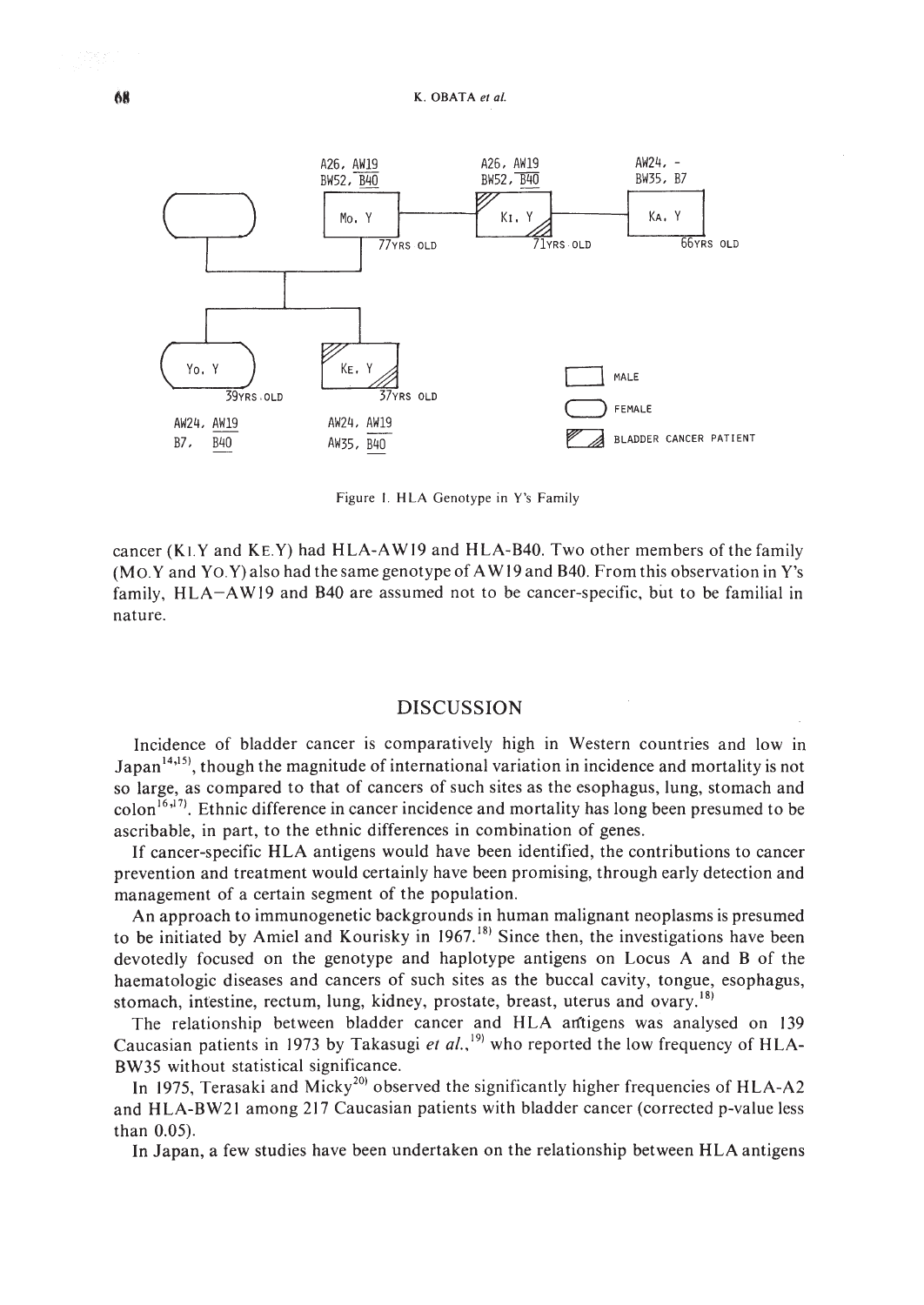and cancers. Tsuji<sup>21)</sup> demonstrated the significantly higher frequency of  $HLA-B18$  and the lower frequencies of HLA-B5 and HLA-BW35 among 87 stomach cancer patients, as compared with the healthy controls. To the best of the authors knowledge, however, HLA antigens specific for bladder cancer have not been reported in Japan. Our investigation of86 Japanese patients with bladder cancer demonstrated the higher frequency of HLA-BI2 and the lower frequencies of HLA-A 10 and HLA-B7 as compared to the healthy controls; the differences being determined to be insignificant by corrected p-values. Of interest, however, is that the lower frequency of HLA-BW35 reported by Takasugi et al.<sup>19)</sup> is also observed in our series.

Methodologically, the studies of linking HLA antigens to the diseases are undertaken by comparing the frequencies of antigens between the patients and the controls. It is quite true in this particular type of analysis that the ethnic relations and kinship should carefully be taken into consideration.

The Japanese are ethnically considered to be homogeneous, but some ethnic heterogeneity is claimed.<sup>21)</sup> According to Yasuda,<sup>22)</sup> for instance, the area-specific antigens are HLA-AW29 and HLA-BI2 in Tokyo, and HLA-A2 and HLA-B5 in Nagoya.

Eight studies conducted in different institutions in Japan, in which common antigens and techniques are not always used, demonstrated somewhat diverse frequencies of certain phenotypes<sup>23</sup>; the frequency of HLA-B12 ranging from 7% to 17%, HLA-B7 from 8% to 18%, and HLA-A 10 from 5% to 18%. These differences in the frequency are supposedly attributed to the differences in the antisera used for HLA typing.

In our study, the controls were sampled from the healthy inhabitants in the Kanto district, assuming that the Japanese are ethnically homogeneous. Selection of the controls from the Kanto district also required using the common antisera for typing at the Blood and Tissue Typing Center, Tokai University. Therefore, the regional differences in phenotypes between the Kanto district and the Nagoya area, if any, might possibly distort our results to some extent.

Consequently, in this respect, we ought to plan the population-based comparison with a well designed framework; selecting the controls by virtue of some defined geographic relationship to the patients.

HLA antigens are currently receiving much attention for their possible linkage to the prognosis rather than as a etiological factor in malignant neoplasms. The patients with acute lymphoblastic leukemia, for instance, are reported to experience relatively longer remissions when they have HLA-A9, though this particular antigen is known to be infrequently found in the patients with this disease<sup>24,25</sup>.

Among the numerous cancer patients with catastrophic prognosis, there definitely exist some patients whose cancer is spontaneously healed. The tolerance threshold for radiation therapy and chemotherapeutics is known to be somewhat different from one patient to another. Since these facts are closely related to the ultimate goal of cancer therapy, then in future the investigations on HLA antigens could give a clue to the inherent resistance to cancer itself.

#### REFERENCES

- I) Ministry of Health and Welfare, Department of Health and Welfare Statistics and Information., Vital Statistics 1978, Japan. Vol. 2, 1979.
- 2) Morrison, A.S. and Cole, P.: Epidemiology of bladder cancer. *Urologic Clinics of North America* 3, 13-29, 1976.